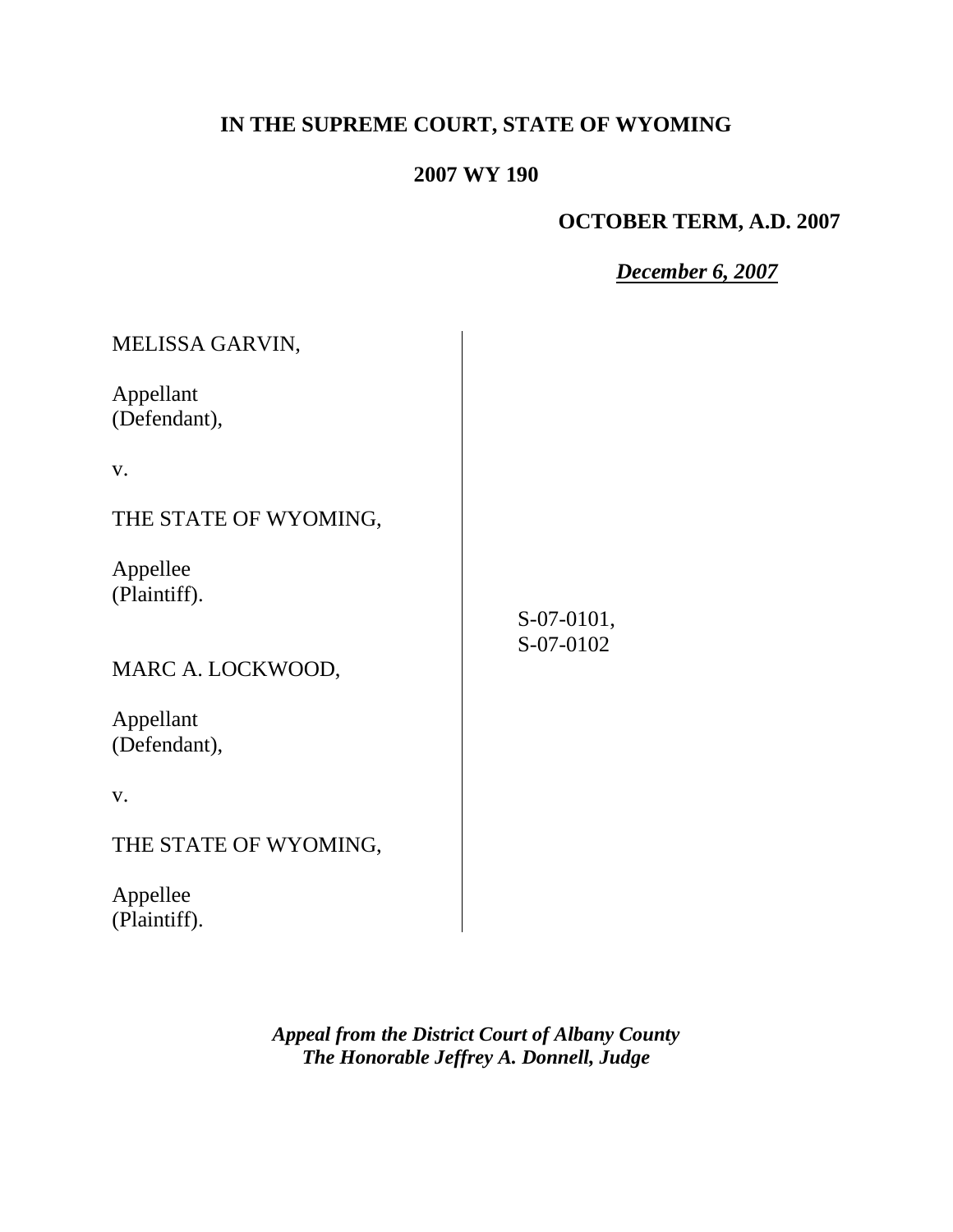#### *Representing Appellants:*

R. Michael Vang of Brown & Hiser LLC, Laramie, Wyoming.

## *Representing Appellee:*

Patrick J. Crank, Wyoming Attorney General; Terry L. Armitage, Deputy Attorney General; D. Michael Pauling, Senior Assistant Attorney General; James Michael Causey, Assistant Attorney General. Argument by Mr. Causey.

*Before VOIGT, C.J., and GOLDEN, HILL, KITE, BURKE, JJ.*

**NOTICE: This opinion is subject to formal revision before publication in Pacific Reporter Third. Readers are requested to notify the Clerk of the Supreme Court, Supreme Court Building, Cheyenne, Wyoming 82002, of any typographical or other formal errors so correction may be made before final publication in the permanent volume.**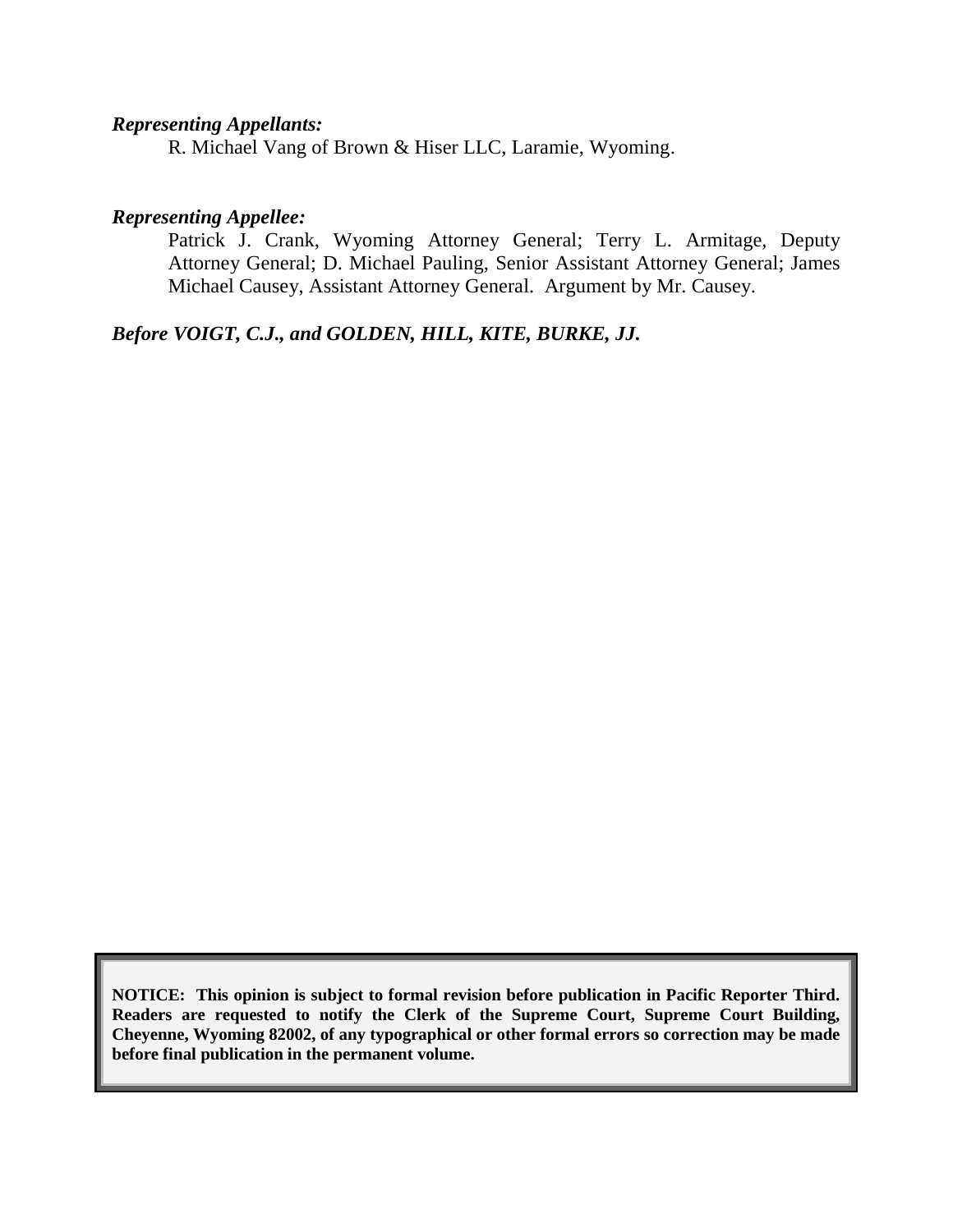## **GOLDEN**, Justice.

[¶1] Appellants Melissa Garvin and Marc A. Lockwood entered conditional pleas of guilty to the charge of possession with intent to deliver a controlled substance. They reserved the right to appeal the district court's denial of their respective motion to suppress the marijuana evidence discovered in Garvin's rental vehicle following a traffic stop. In this consolidated appeal, both Garvin and Lockwood claim the evidence should have been suppressed as the fruit of Garvin's unlawful detention under both the United States and Wyoming Constitutions. Finding the detention was proper, we affirm.

#### **ISSUE**

[¶2] The sole issue presented for our review is as follows:

Were the Defendants' rights to be free from unreasonable searches and seizures under Article 1 § 4 of the Wyoming Constitution and the Fourth Amendment of the United States Constitution violated that would require suppression of evidence and dismissal of charges?

## **FACTS**

[¶3] The basic facts in this case are not in dispute. On January 19, 2006, at approximately 1:10 p.m., Lockwood and Garvin were traveling eastbound on Interstate 80 in Albany County, en route from Ukiah, California, to Chicago, Illinois. Lockwood was driving his pickup truck, while Garvin followed closely behind in a rented Chevrolet Trailblazer. Wyoming State Trooper Timothy Boumeester observed Garvin following Lockwood"s vehicle too closely and stopped her. Lockwood continued on the highway for a short distance and eventually returned to the location of the stop, parking his truck in front of Garvin"s vehicle.

[¶4] Trooper Boumeester informed Garvin of the reason for the stop. Garvin explained she was trying to keep up with the pickup, which was being driven by her fiancé. Upon request, Garvin provided her driver"s license and a one-way rental agreement, which indicated the vehicle was rented in Santa Rosa, California, and would be returned in Chicago on January 13, 2006. As he spoke with Garvin, Trooper Boumeester observed a large crucifix on the seat next to Garvin, a Bible on the dashboard, an air freshener hanging from the rear-view mirror, and a dryer sheet laying on the floor. He also smelled a strong odor of air fresheners and dryer sheets emanating from inside the vehicle. Trooper Boumeester had Garvin join him in his patrol car while he verified her driver"s license and prepared a warning ticket.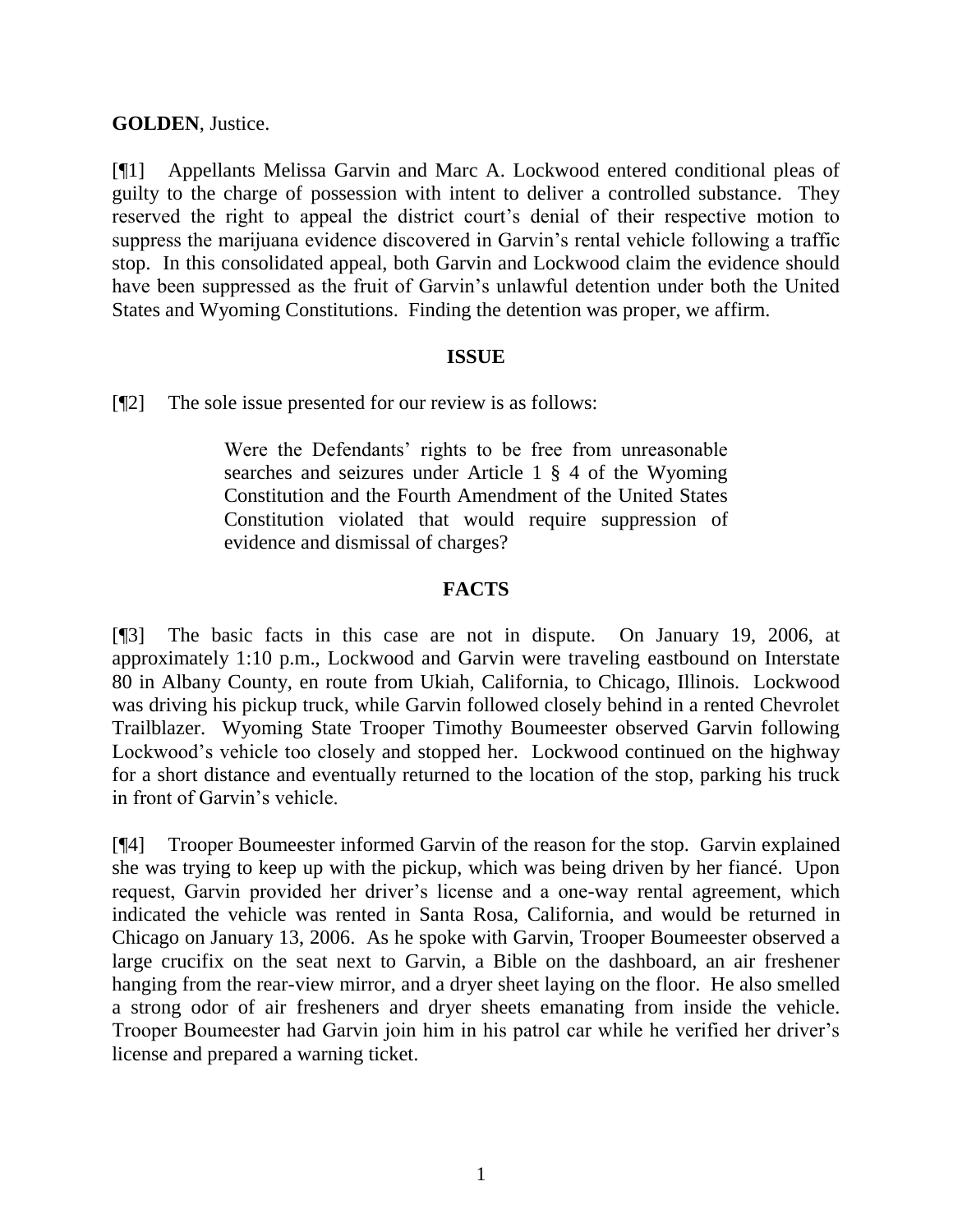[¶5] While waiting for dispatch to report on Garvin"s driver"s license, Trooper Boumeester asked Garvin about her travel plans and the rental vehicle, including the fact the vehicle was past due according to the rental agreement. The trooper noticed Garvin seemed extremely nervous during the questioning, being unable to sit still and constantly moving and wiping the palms of her hands on her pants. Garvin told Trooper Boumeester that she and Lockwood were driving to see Lockwood"s sick father in Chicago. Garvin explained that they had left California later than expected, and she had already contacted the rental agency to extend the return date on the vehicle.

[¶6] Once dispatch confirmed Garvin had a valid driver"s license, Trooper Boumeester issued her a warning ticket for the traffic violation, returned her driver"s license and rental agreement, and told her she was free to leave. As Garvin was walking back to her vehicle, Trooper Boumeester inquired if he could ask her a few more questions, and Garvin agreed. The trooper asked Garvin if she had anything illegal in her vehicle, such as marijuana, methamphetamine or cocaine. Garvin"s face immediately turned red, and she denied possessing any illegal substance. Trooper Boumeester noticed Garvin looked away and avoided eye contact with him when questioned about the presence of marijuana, but maintained eye contact when asked about other illegal drugs. The trooper then asked for Garvin"s consent to conduct a search of the vehicle. Garvin denied the trooper"s request.

[¶7] Based upon several factors which led him to believe Garvin was transporting marijuana, Trooper Boumeester informed Garvin that he was requesting a drug dog to do an external sniff of the car, and she was no longer free to leave. When the dog arrived at the scene, it immediately alerted to the presence of drugs in Garvin"s vehicle. A search of the vehicle revealed approximately twenty-eight pounds of "high grade" marijuana.

[¶8] Garvin and Lockwood were arrested and subsequently charged with three felony drug offenses: (1) possession with intent to deliver a controlled substance in violation of Wyo. Stat. Ann. § 35-7-1031(a)(ii) (LexisNexis 2007); (2) felony possession of a controlled substance in violation of Wyo. Stat. Ann. § 35-7-1031(c)(iii) (LexisNexis 2007); and (3) conspiracy to deliver a controlled substance as proscribed by Wyo. Stat. Ann. §§ 35-7-1031(a)(ii) and 35-7-1042 (LexisNexis 2007). Each filed a motion to suppress the drug evidence, claiming it was the product of Garvin"s unlawful detention under both the Fourth Amendment to the United States Constitution and Art. 1, § 4 of the Wyoming Constitution. After a hearing, the district court denied their motions, concluding reasonable suspicion of criminal activity existed to further detain Garvin pending the drug sniff.

[¶9] Thereafter, Garvin and Lockwood entered into a plea agreement wherein they conditionally pled guilty to the possession with intent to deliver charge while reserving the right to appeal the district court"s suppression ruling. In exchange for the pleas, the State dismissed the remaining charges against them. The district court sentenced Garvin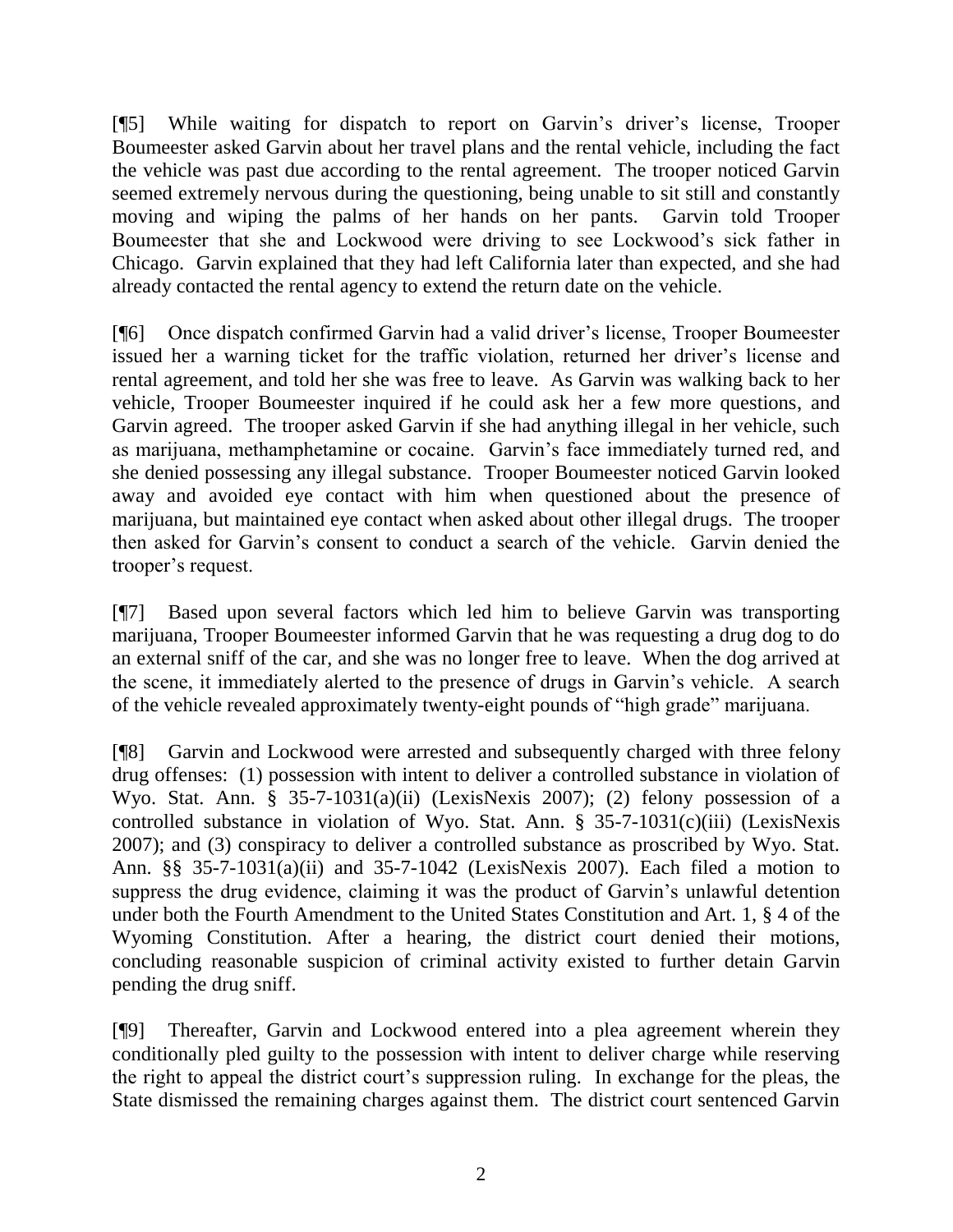to a term of imprisonment of two to five years, but suspended execution of that sentence in favor of four years supervised probation. The court sentenced Lockwood to three to six years imprisonment, but ordered the sentence be split, with 180 days to be served in the Albany County Detention Center and the remaining time to be suspended in favor of four years of supervised probation. These appeals followed.

#### **STANDARD OF REVIEW**

[¶10] The standard employed for reviewing a district court"s suppression ruling is well established:

> When reviewing a district court's decision on a motion to suppress evidence, we defer to the court's findings on factual issues unless they are clearly erroneous. *Campbell v. State*, 2004 WY 106, ¶ 9, 97 P.3d 781, 784 (Wyo. 2004). We view the evidence in the light most favorable to the district court"s decision because it is in the best position to assess the witnesses' credibility, weigh the evidence and make the necessary inferences, deductions and conclusions. *Id*. The constitutionality of a particular search or seizure, however, is a question of law that we review *de novo*. *Id*.

*Hembree v. State*, 2006 WY 127, ¶ 7, 143 P.3d 905, 907 (Wyo. 2006); *see also Custer v. State*, 2006 WY 72, ¶ 9, 135 P.3d 620, 623 (Wyo. 2006); *Gompf v. State*, 2005 WY 112, ¶ 14, 120 P.3d 980, 984-85 (Wyo. 2005); *Lindsay v. State*, 2005 WY 34, ¶ 12, 108 P.3d 852, 855 (Wyo. 2005).

#### **DISCUSSION**

[¶11] In this consolidated appeal, both Garvin and Lockwood contend the district court erred in denying their motions to suppress the marijuana evidence seized during a search of the rental vehicle Garvin was driving. In particular, they argue the district court erred in concluding the observations of Trooper Boumeester constituted reasonable suspicion to detain Garvin pending the arrival of the canine unit. Thus, they claim the marijuana evidence obtained during the search was the product of an unlawful detention under both the Fourth Amendment to the United States Constitution and Art. 1, § 4 of the Wyoming Constitution and should be suppressed.  $\frac{1}{1}$ 

 $1$  Although a violation of both constitutions is asserted, no separate state constitutional analysis is provided concerning the legality of Garvin"s detention. Accordingly, we will analyze this complaint solely under federal constitutional principles. *Marinaro v. State*, 2007 WY 123, ¶ 8, 163 P.3d 833, 835 (Wyo. 2007); *Campbell v. State*, 2004 WY 106, ¶ 10 n.2, 97 P.3d 781, 784 n.2 (Wyo. 2004); *Barch v. State*, 2004 WY 79, ¶ 6, 92 P.3d 828, 831 (Wyo. 2004).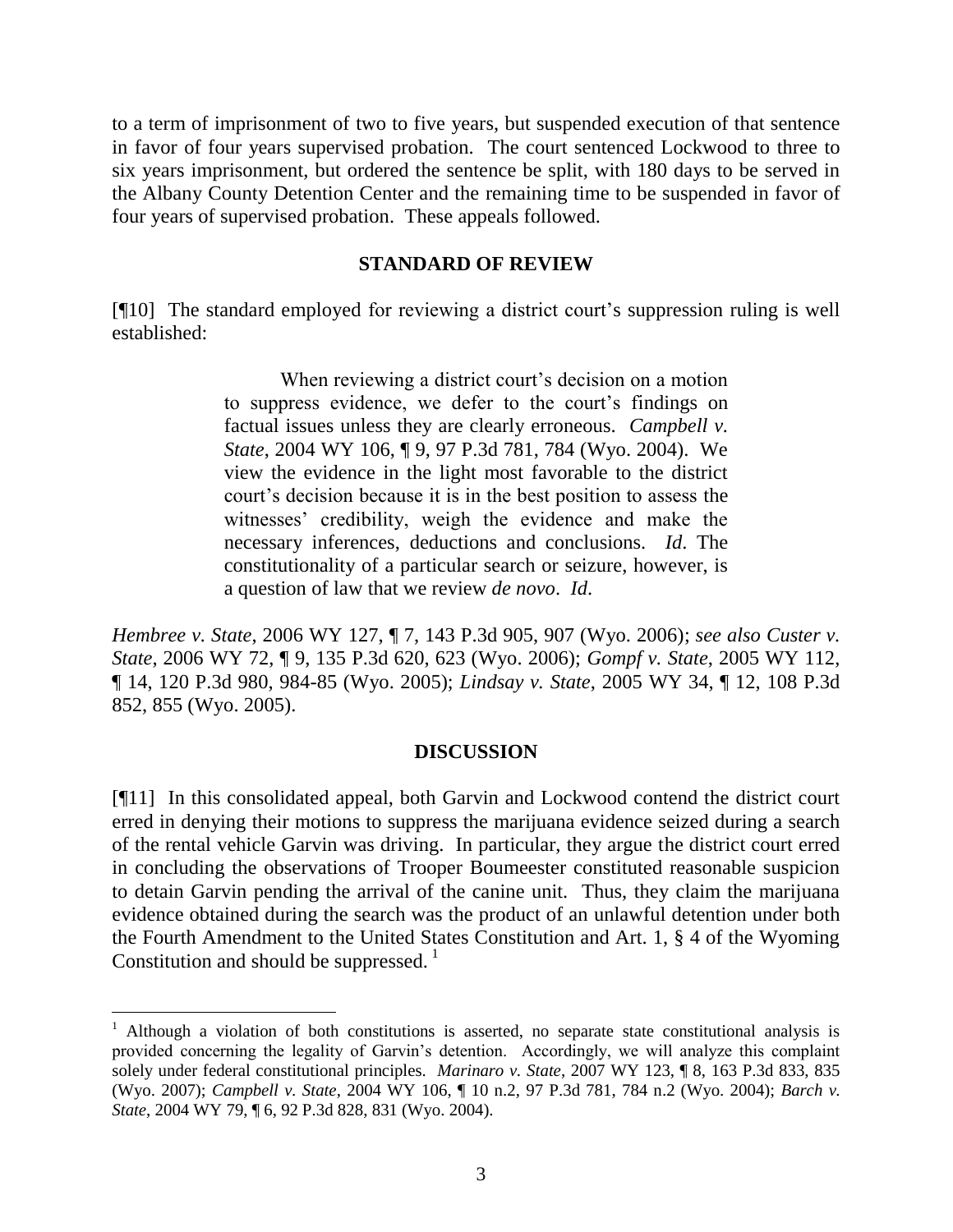[¶12] Before considering the merits of this appeal, we must address an initial matter. Despite the phrasing of his issue, Lockwood presents no argument on appeal that he was illegally detained or searched. He does, however, make a cursory argument that, should it be determined Garvin was illegally detained and the evidence therefore excluded, he should receive the same benefit of exclusion. This argument fails. The rights guaranteed by the Fourth Amendment are personal rights. *Rakas v. Illinois*, 439 U.S. 128, 133-34, 99 S.Ct. 421, 425, 58 L.Ed.2d 387 (1978). Only persons whose Fourth Amendment rights have been infringed may claim the benefits of the exclusionary rule. *Simmons v. United States*, 390 U.S. 377, 389, 88 S.Ct. 967, 974, 19 L.Ed.2d 1247 (1968). Since Lockwood"s Fourth Amendment rights were never violated, he has no standing to invoke the protections of that rule. Consequently, our further analysis applies only to Garvin.

[¶13] The Fourth Amendment protects individuals from unreasonable searches and seizures. U.S. Const. amend IV. A routine traffic stop constitutes a seizure within the meaning of the Fourth Amendment "even though the purpose of the stop is limited and the resulting detention quite brief." *Damato v. State*, 2003 WY 13, ¶ 9, 64 P.3d 700, 704 (Wyo. 2003) (quoting *Delaware v. Prouse*, 440 U.S. 648, 653, 99 S.Ct. 1391, 1396, 59 L.Ed.2d 660 (1979)). Because a traffic stop is more analogous to an investigative detention than a custodial arrest, the reasonableness of such stops are analyzed under the two-part test articulated in *Terry v. Ohio*, 392 U.S. 1, 19-20, 88 S.Ct. 1868, 1879, 20 L.Ed.2d 889 (1968): (1) whether the initial stop was justified; and (2) whether the officer"s actions during the detention were "reasonably related in scope to the circumstances that justified the interference in the first instance." *Damato,* ¶ 9, 64 P.3d at 705; *see also Campbell*, ¶ 11, 97 P.3d at 784; *Barch v. State*, 2004 WY 79, ¶ 8, 92 P.3d 828, 832 (Wyo. 2004). In this case, Garvin does not challenge the appropriateness of the initial stop. Consequently, our analysis focuses on the second prong of the *Terry* analysis -- the reasonableness of the detention.

[¶14] During a routine traffic stop, a law enforcement officer may request a driver"s license, proof of insurance and vehicle registration, run a computer check, and issue a citation. *Campbell*, ¶ 12, 97 P.3d at 785; *Damato*, ¶ 13, 64 P.3d at 706 (citing *Burgos-Seberos v. State*, 969 P.2d 1131, 1133 (Wyo. 1998); *United States v. Elliott*, 107 F.3d 810, 813 ( $10^{th}$  Cir. 1997)). Generally, the driver must be allowed to proceed on his way without further delay once the officer determines the driver has a valid driver's license and is entitled to operate the vehicle. *Damato*, ¶ 13, 64 P.3d at 706; *see also United States v. Wood*, 106 F.3d 942, 945 (10<sup>th</sup> Cir. 1997); *Barch*, ¶ 9, 92 P.3d at 832. In the absence of consent, an officer may expand the investigative detention beyond the purpose of the initial stop only if there exists an ""objectively reasonable and articulable suspicion" that criminal activity has occurred or is occurring." *Damato*, ¶ 13, 64 P.3d at 706 (quoting *United States v. Williams*, 271 F.3d 1262, 1267 (10th Cir. 2001)). The existence of objectively reasonable suspicion of criminal activity is determined by evaluating the totality of the circumstances. *Damato*, ¶ 16, 64 P.3d at 707. The "whole picture" must be considered, "[c]ommon sense and ordinary human experience are to be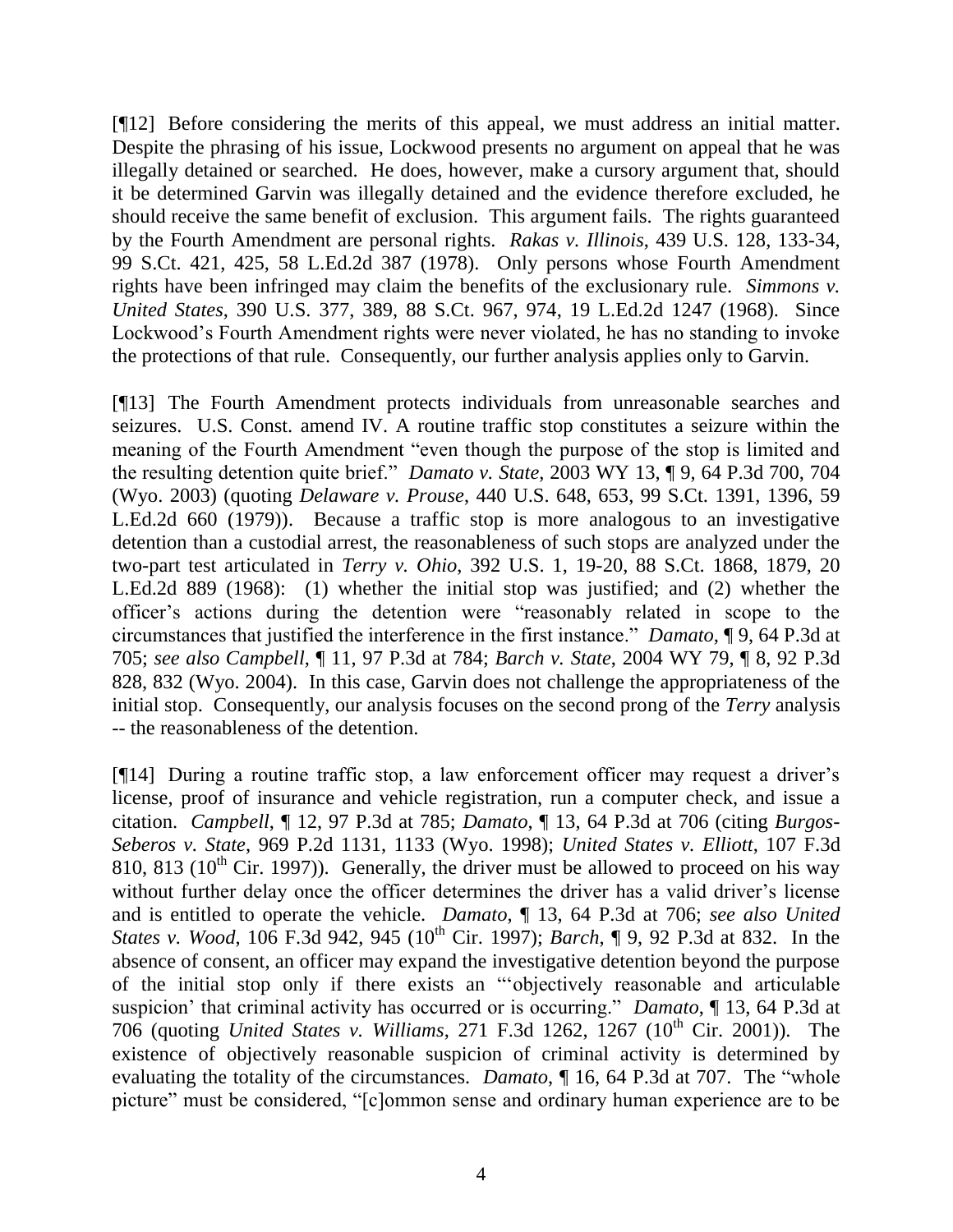employed, and deference is to be accorded a law enforcement officer's ability to distinguish between innocent and suspicious actions." *Id*. (citing *Wood*, 106 F.3d at 946).

[¶15] In concluding Trooper Boumeester had reasonable suspicion to detain Garvin, the district court stated:

> In this case, Trooper Boumeester, a Wyoming Highway Patrolman with many years of experience in detecting criminal activity, with substantial training specific to drug traffic interdiction on major interstates, articulated several factors that, when considered in their totality, led him to develop a reasonable suspicion that Defendant was engaged in illegal activity. First, Defendant had a one-way rental agreement, which Highway Patrol, through experience and training, know to be a feature common to drug traffickers. Second, Trooper Boumeester detected a strong odor of air-freshener and dryer sheets, another factor WHP has been alerted to, especially in the case of rental cars which typically do not need strong air fresheners. These items are often used to mask the order [sic] of large amounts of marijuana. Third, Defendant had a large wooden crucifix and Bible in plain view. The open display of religious symbols has been identified by drug interdiction specialists as a sign that the trafficker is attempting to put on an air of piety and innocence, and thereby deflect suspicion. Fourth, Defendant was coming from a town in Northern California, a known area of drug production, and driving to Chicago, Illinois, a known area of drug distribution. Fifth, Defendant was extremely nervous through the entire process, even after she was told she would only be issued a warning. Sixth, Defendant"s rental agreement stated the car was to be returned six days prior to the day in question. While none of these factors may be sufficient alone, and perhaps some might seem immaterial to an untrained observer of drug interdiction, when considered in their totality from the point of view of a trained and experienced Highway Patrolman, these factors add up to reasonable suspicion.

[¶16] Garvin argues these factors are insufficient to give rise to objectively reasonable suspicion of illegal activity. According to Garvin, each individual factor is innocuous and, because no individual factor supports a finding of reasonable suspicion, a combination of all the factors is likewise insufficient. We disagree with her categorization of the factors as innocuous, but in any event, her argument ignores the